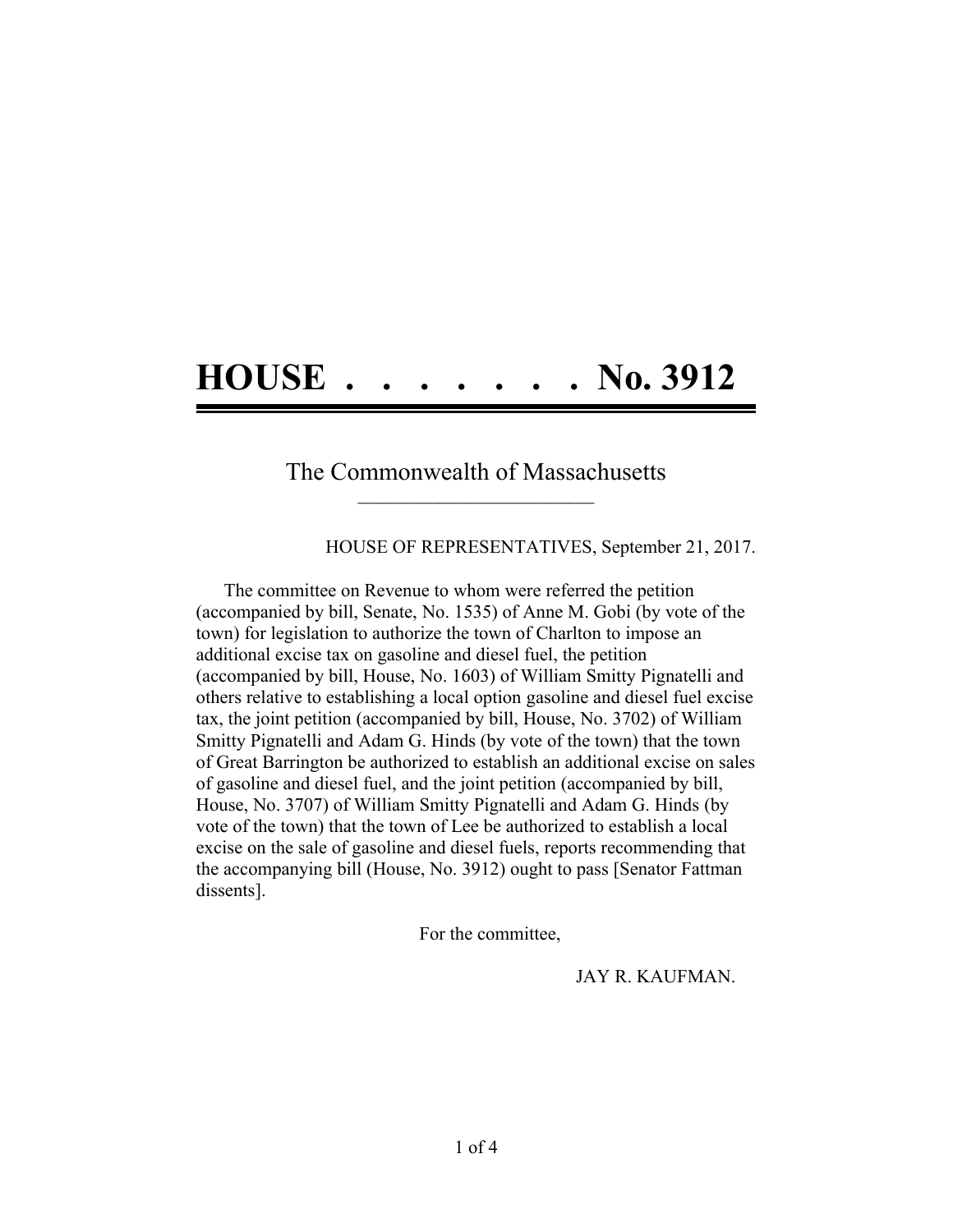## The Commonwealth of Massachusetts

**In the One Hundred and Ninetieth General Court (2017-2018) \_\_\_\_\_\_\_\_\_\_\_\_\_\_\_**

**\_\_\_\_\_\_\_\_\_\_\_\_\_\_\_**

An Act establishing a local option gasoline and diesel fuel excise.

Be it enacted by the Senate and House of Representatives in General Court assembled, and by the authority *of the same, as follows:*

| SECTION 1. Section 16 of chapter 62C of the General Laws, as appearing in the 2016      |
|-----------------------------------------------------------------------------------------|
| Official Edition, is hereby amended by inserting after subsection (1) the following new |
| subsection:-                                                                            |

 (m) Every retail supplier, as defined in section 1 of chapter 64A, shall, on or before the twentieth day of each month file with the commissioner a return stating the name and address of every retail dealer, as defined in section 295A of chapter 94, accepting delivery of fuel or special fuels, as defined in section 1 of chapter 64E, the number of gallons sold, the selling price of the fuel or special fuels during the preceding calendar month and such other information as the commissioner may deem necessary.

10 SECTION 2. The General Laws are hereby amended by inserting after chapter 64N the 11 following chapter:-

12 Chapter 64O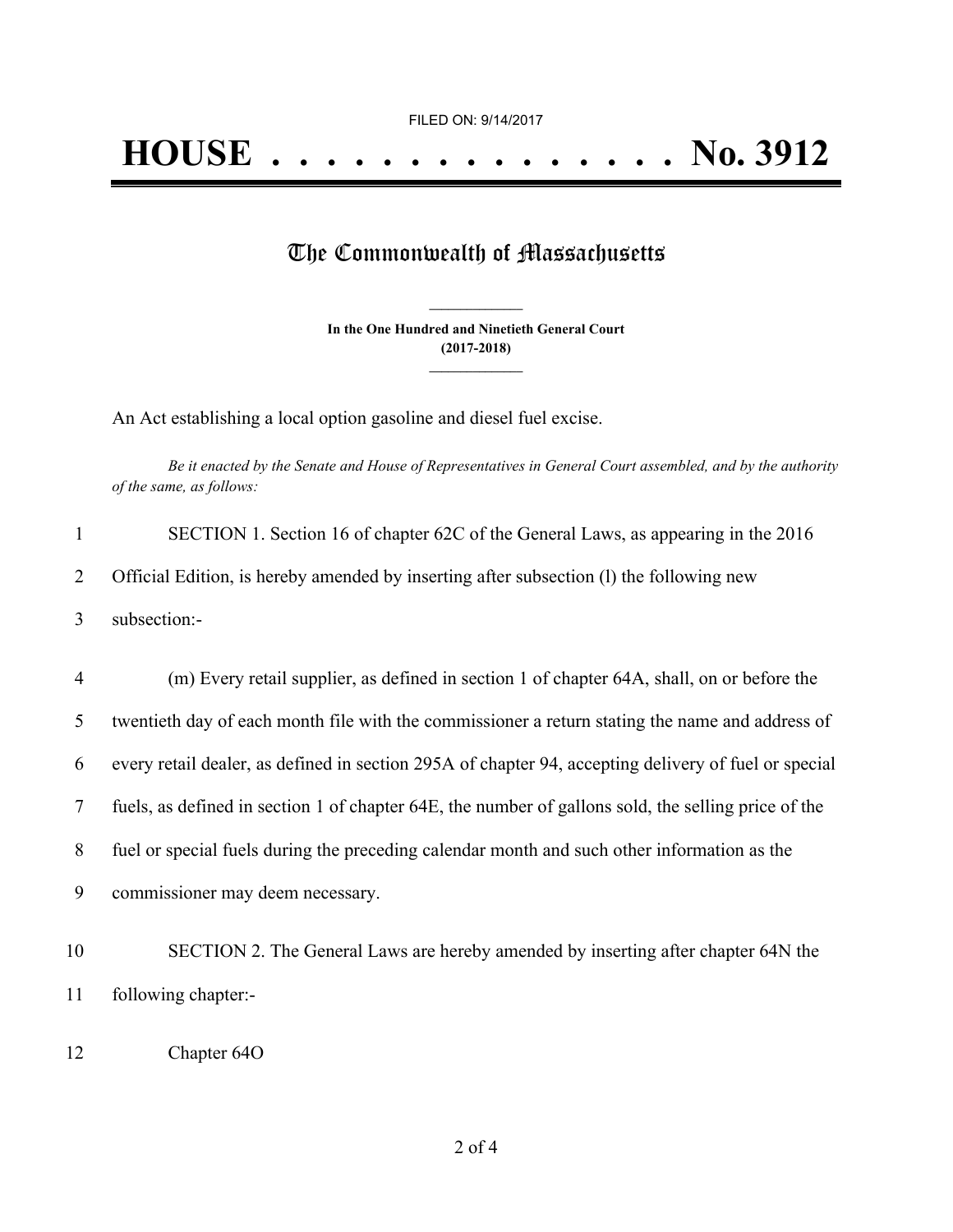Local Option Gas Excise

| 14 | Section 1. As used in this chapter, the following words shall, unless the context otherwise           |
|----|-------------------------------------------------------------------------------------------------------|
| 15 | requires, have the following meanings:-                                                               |
| 16 | "Commissioner", the commissioner of revenue.                                                          |
| 17 | "Fuel", shall have the meaning assigned to it in section 1 of chapter 64A.                            |
| 18 | "Retail dealer", shall have the meaning assigned to it in section 295A of chapter 94.                 |
| 19 | "Retail supplier", any person qualified to do business in the commonwealth who sells                  |
| 20 | fuel or special fuels to retail dealers, as defined in section 295A of chapter 94.                    |
| 21 | "Special fuels", shall have the meaning assigned to it in section 1 of chapter 64E.                   |
| 22 | Section 2. (a) Any city or town that accepts this chapter may impose a local excise tax on            |
| 23 | the sale of fuel and special fuels to retail dealers within such city or town at a rate up to but not |
| 24 | exceeding 5 cents per gallon. Such excise tax shall be in addition to the amount of $(1)$ any tax per |
| 25 | gallon on fuel imposed under chapter 64A, and (2) any tax per gallon on special fuels imposed         |
| 26 | under chapter 64E. At the time of filing a return required by section 16 of chapter 62C, every        |
| 27 | retail supplier shall pay to the commissioner the local excise tax on the sale of fuel or special     |
| 28 | fuels sold to retail dealers located in any city or town that has adopted the provisions of this      |
| 29 | chapter.                                                                                              |
| 30 | (b) All sums received by the commissioner under this chapter shall at least quarterly be              |

each city and town that has adopted this section in proportion to the amount of such sums

distributed, credited, and paid by the state treasurer, upon certification of the commissioner, to

received from that city or town.